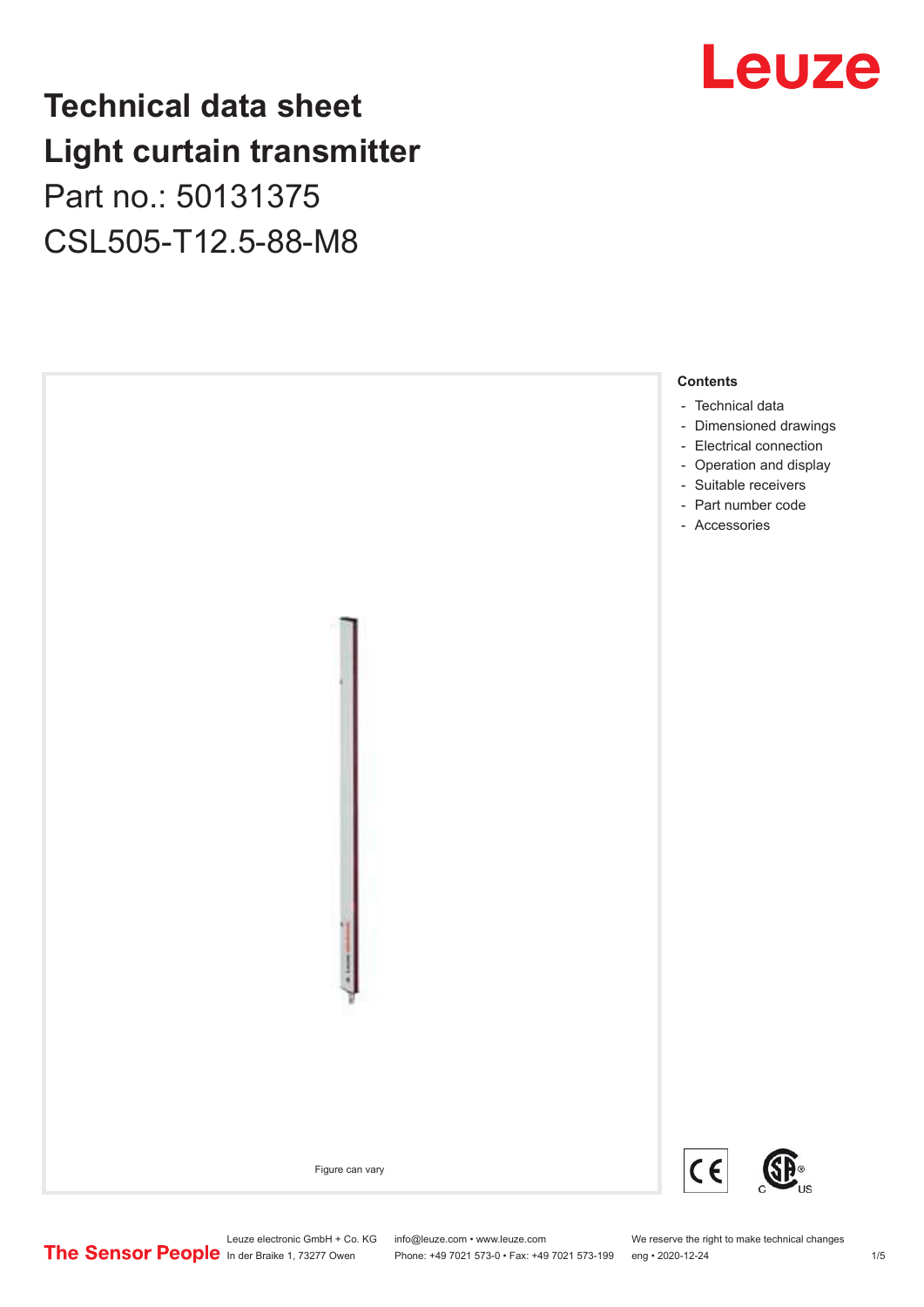#### <span id="page-1-0"></span>**Technical data**

# **Leuze**

| <b>Basic data</b>               |                              |
|---------------------------------|------------------------------|
| <b>Series</b>                   | 505                          |
| <b>Operating principle</b>      | Throughbeam principle        |
| Device type                     | Transmitter                  |
| <b>Application</b>              | Precise object detection     |
|                                 |                              |
| <b>Special version</b>          |                              |
| <b>Special version</b>          | Crossed-beam scanning        |
|                                 | Diagonal-beam scanning       |
|                                 | Parallel-beam scanning       |
|                                 |                              |
| <b>Optical data</b>             |                              |
| <b>Operating range</b>          | Guaranteed operating range   |
| <b>Operating range</b>          | 0.35m                        |
| <b>Measurement field length</b> | 88 mm                        |
| <b>Number of beams</b>          | 8 Piece(s)                   |
| Beam spacing                    | 12.5 mm                      |
| <b>Light source</b>             | LED, Infrared                |
| <b>LED light wavelength</b>     | 860 nm                       |
|                                 |                              |
| <b>Measurement data</b>         |                              |
|                                 |                              |
| Minimum object diameter         | 15 mm                        |
|                                 |                              |
| <b>Electrical data</b>          |                              |
| <b>Protective circuit</b>       | Inductive protection         |
|                                 | Polarity reversal protection |
|                                 | Short circuit protected      |
|                                 |                              |
| Performance data                |                              |
| Supply voltage U <sub>B</sub>   | 18  30 V, DC                 |
| <b>Connection</b>               |                              |
| <b>Number of connections</b>    | 1 Piece(s)                   |
|                                 |                              |
| <b>Connection 1</b>             |                              |
| <b>Function</b>                 | Deactivation input           |
|                                 | Voltage supply               |
| Type of connection              | Connector                    |
| <b>Thread size</b>              | M <sub>8</sub>               |
| Type                            | Male                         |
| <b>Material</b>                 | Metal                        |
| No. of pins                     | 4 -pin                       |

| <b>Mechanical data</b>         |                        |  |
|--------------------------------|------------------------|--|
| Design                         | Cubic                  |  |
| Dimension (W x H x L)          | 10 mm x 150 mm x 27 mm |  |
| <b>Housing material</b>        | Metal                  |  |
| <b>Metal housing</b>           | Aluminum               |  |
| Lens cover material            | Plastic                |  |
| <b>Housing color</b>           | Silver                 |  |
| <b>Type of fastening</b>       | Through-hole mounting  |  |
| <b>Operation and display</b>   |                        |  |
| Type of display                | LED                    |  |
| <b>Number of LEDs</b>          | 1 Piece(s)             |  |
| <b>Type of configuration</b>   | Software               |  |
|                                | Via pin assignment     |  |
| <b>Environmental data</b>      |                        |  |
| Ambient temperature, operation | $-30$ 50 °C            |  |
| Ambient temperature, storage   | $-4065 °C$             |  |
| <b>Certifications</b>          |                        |  |
| Degree of protection           | IP 65                  |  |
| <b>Protection class</b>        | III                    |  |
| <b>Classification</b>          |                        |  |
| <b>Customs tariff number</b>   | 90314990               |  |
| eCl@ss 5.1.4                   | 27270910               |  |
| eCl@ss 8.0                     | 27270910               |  |
| eCl@ss 9.0                     | 27270910               |  |
| eCl@ss 10.0                    | 27270910               |  |
| eCl@ss 11.0                    | 27270910               |  |
| <b>ETIM 5.0</b>                | EC002549               |  |
| <b>ETIM 6.0</b>                | EC002549               |  |
| <b>ETIM 7.0</b>                | EC002549               |  |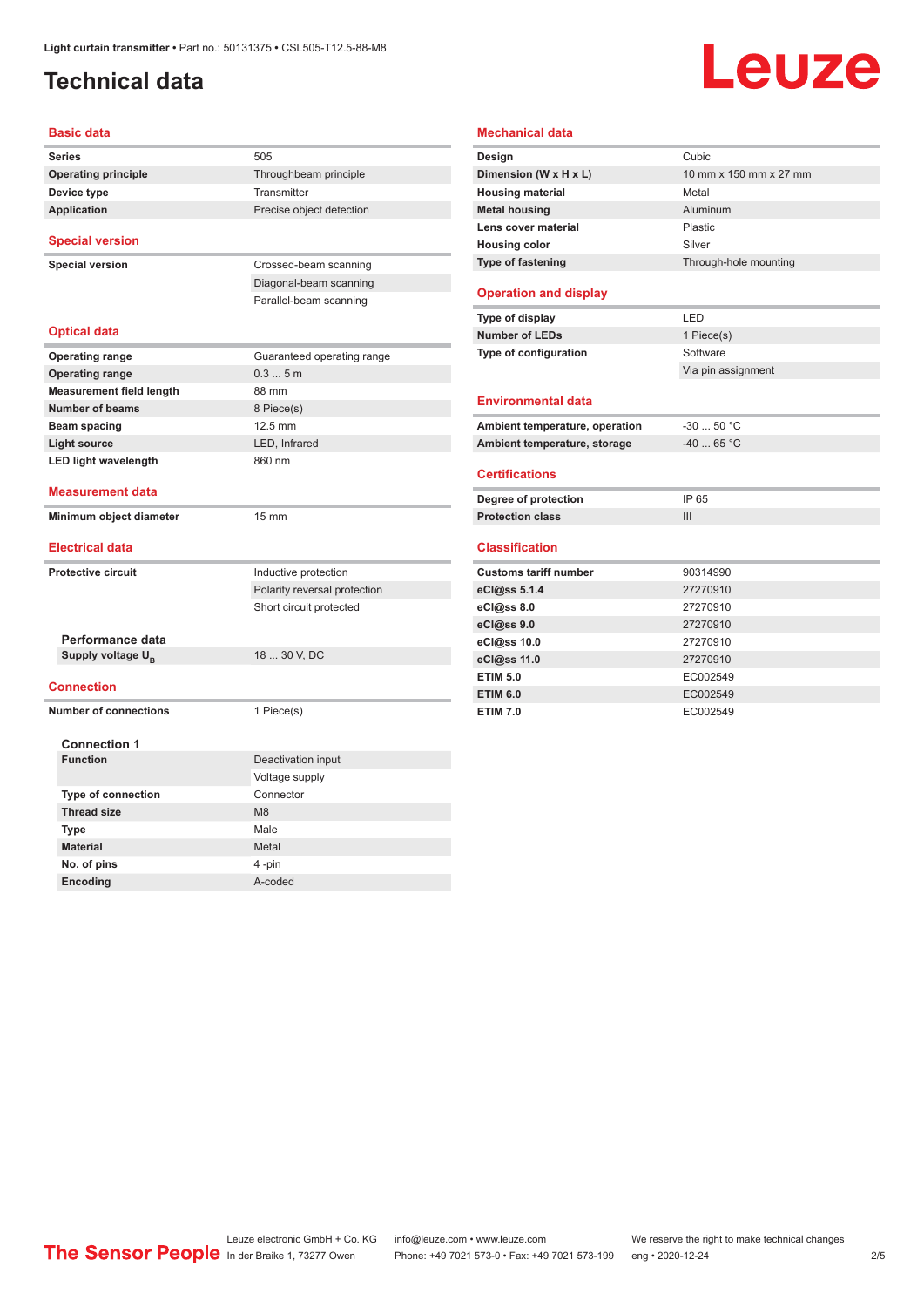#### <span id="page-2-0"></span>**Dimensioned drawings**

All dimensions in millimeters



Observe the exact dimensions in the chapter "Technical data, dimensioned drawings" in the operating instructions.

#### **Electrical connection**

**Connection 1**

| <b>Function</b>           | Deactivation input<br>Voltage supply |
|---------------------------|--------------------------------------|
| <b>Type of connection</b> | Connector                            |
| <b>Thread size</b>        | M <sub>8</sub>                       |
| <b>Type</b>               | Male                                 |
| <b>Material</b>           | Metal                                |
| No. of pins               | 4-pin                                |
| Encoding                  | A-coded                              |

#### **Pin Pin assignment**

|                  | V 1             |
|------------------|-----------------|
| $\overline{2}$   | n.c.            |
| $\sim$           | <b>GND</b>      |
| $\boldsymbol{4}$ | IN <sub>1</sub> |



Leuze

#### **Operation and display**

| . . | .   |     |
|-----|-----|-----|
|     | Off | Off |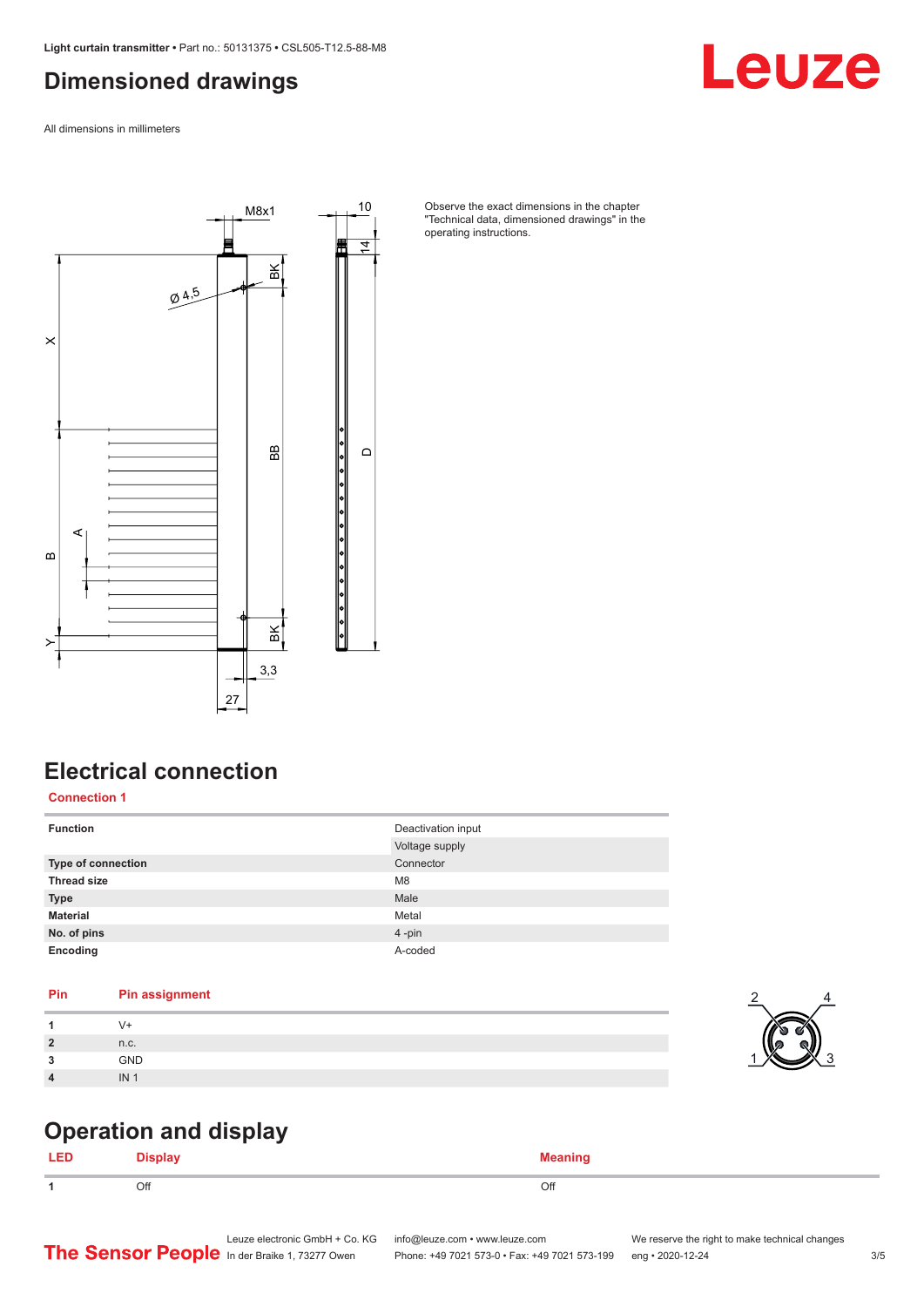#### <span id="page-3-0"></span>**Operation and display**

| <b>LED</b> | <b>Display</b>        | <b>Meaning</b>        |
|------------|-----------------------|-----------------------|
|            | Red, continuous light | Operational readiness |
|            | Red, flashing         | Error                 |

#### **Suitable receivers**

| Part no. | <b>Designation</b>                 | <b>Article</b>         | <b>Description</b>                                                                                                                                                                                                                                                                                                                           |
|----------|------------------------------------|------------------------|----------------------------------------------------------------------------------------------------------------------------------------------------------------------------------------------------------------------------------------------------------------------------------------------------------------------------------------------|
| 50131318 | CSL505-R12.5-88-<br>M <sub>8</sub> | Light curtain receiver | Application: Precise object detection<br>Special version: Parallel-beam scanning, Crossed-beam scanning, Diagonal-<br>beam scanning, Teach input, Warning output<br>Operating range: 0.3  5 m<br>Digital switching outputs: 2 Piece(s)<br>Switching output: Transistor, Push-pull, Light/dark reversible<br>Connection: Connector, M8, 4-pin |

#### **Part number code**

Part designation: **CSL505-XYYY-ZZZZ-AA-BBB**

| x           | <b>Operating principle</b>                                                                      |
|-------------|-------------------------------------------------------------------------------------------------|
|             | T: transmitter                                                                                  |
|             | R: receiver                                                                                     |
| <b>YYY</b>  | <b>Beam spacing</b><br>05:5 mm<br>12.5: 12.5 mm<br>25:25 mm<br>50:50 mm<br>100: 100 mm          |
| <b>ZZZZ</b> | <b>Measurement field length</b><br>Measurement field length [mm], dependent on beam spacing     |
| AA          | <b>Electrical connection</b><br>M8: M8 connector, 4-pin (plug)                                  |
|             |                                                                                                 |
| <b>Note</b> |                                                                                                 |
| $\bullet$   | $\&$ A list with all available device types can be found on the Leuze website at www.leuze.com. |

#### **Accessories**

#### Connection technology - Connection cables

|   | Part no. | <b>Designation</b> | <b>Article</b>   | <b>Description</b>                                                                                                                                |
|---|----------|--------------------|------------------|---------------------------------------------------------------------------------------------------------------------------------------------------|
| ⋚ | 50130850 | KD U-M8-4A-V1-050  | Connection cable | Connection 1: Connector, M8, Axial, Female, 4-pin<br>Connection 2: Open end<br>Shielded: No<br>Cable length: 5,000 mm<br>Sheathing material: PVC  |
|   | 50130871 | KD U-M8-4W-V1-050  | Connection cable | Connection 1: Connector, M8, Angled, Female, 4-pin<br>Connection 2: Open end<br>Shielded: No<br>Cable length: 5,000 mm<br>Sheathing material: PVC |

Leuze